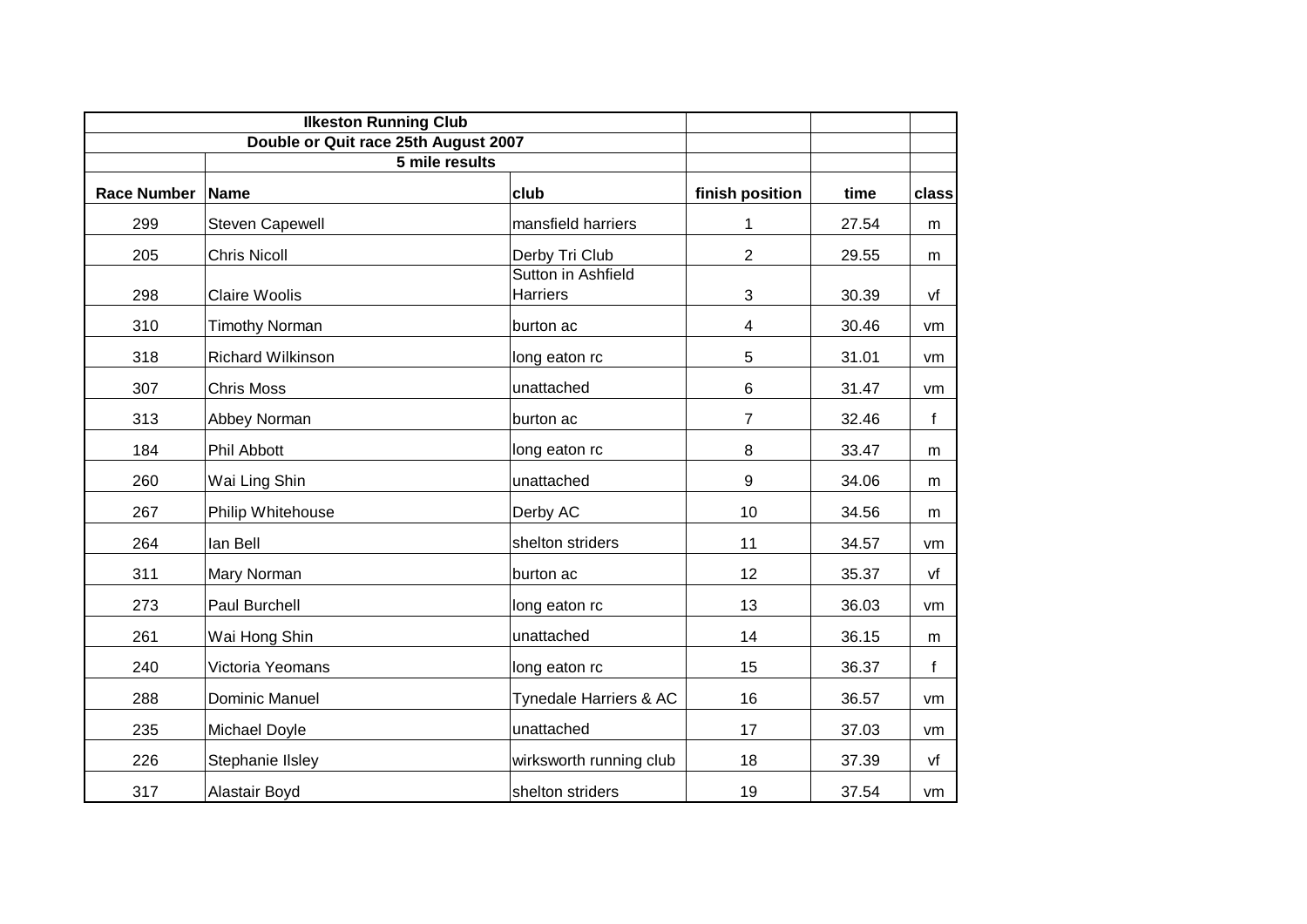| <b>Race Number</b> | <b>Name</b>              | $ $ club                 | finish position | time  | class        |  |
|--------------------|--------------------------|--------------------------|-----------------|-------|--------------|--|
| 255                | <b>Colin Lewis</b>       | Erewash Valley RC        | 20              | 38.09 | vm           |  |
| 339                | <b>Charlie Calunic</b>   | Unattached               | 21              | 38.14 | vm           |  |
| 340                | Mike Walker              | unattached               | 22              | 38.14 | vm           |  |
| 292                | Shaun Burton             | long eaton rc            | 23              | 39.02 | vm           |  |
| 329                | <b>Robert Newberry</b>   | Unattached               | 24              | 39.09 | m            |  |
| 197                | <b>Richard Rudd</b>      | notts ac                 | 25              | 39.24 | vm           |  |
| 294                | <b>Richard Popiel</b>    | whittlebury Rd Runners   | 26              | 39.56 | m            |  |
| 198                | Peter Gamble             | unattached               | 27              | 40.45 | vm           |  |
| 182                | John Shade               | desford striders         | 28              | 40.48 | vm           |  |
| 319                | <b>Bill Hunt</b>         | unattached               | 29              | 41.05 | m            |  |
| 338                | <b>Stuart Bates</b>      | long eaton rc            | 30              | 41.25 | m            |  |
| 281                | Joanna Drugan            | <b>Abbey Runners</b>     | 31              | 41.33 | f            |  |
| 228                | Kathleen Davis           | unattached               | 32              | 41.41 | vf           |  |
| 284                | <b>Tracie Morris</b>     | Heanor RC                | 33              | 41.44 | vf           |  |
| 330                | Sharon Birkin            | Unattached               | 34              | 41.47 | $\mathsf{f}$ |  |
| 316                | Kate Wray                | shelton striders         | 35              | 41.55 | f            |  |
| 245                | Dave Richards            | formula one circuit crew | 36              | 42.58 | vm           |  |
| 321                | Claire Leach             | unattached               | 37              | 43.35 | f            |  |
| 246                | Lorraine Varney          | formula one circuit crew | 38              | 44.05 | vf           |  |
| 328                | <b>Julie Stone</b>       | bell harp hornets        | 39              | 44.15 | vf           |  |
| 252                | Nathan Dell              | unattached               | 40              | 45.12 | m            |  |
| 222                | <b>Caroline Thornley</b> | redhill road runners     | 41              | 45.39 | vf           |  |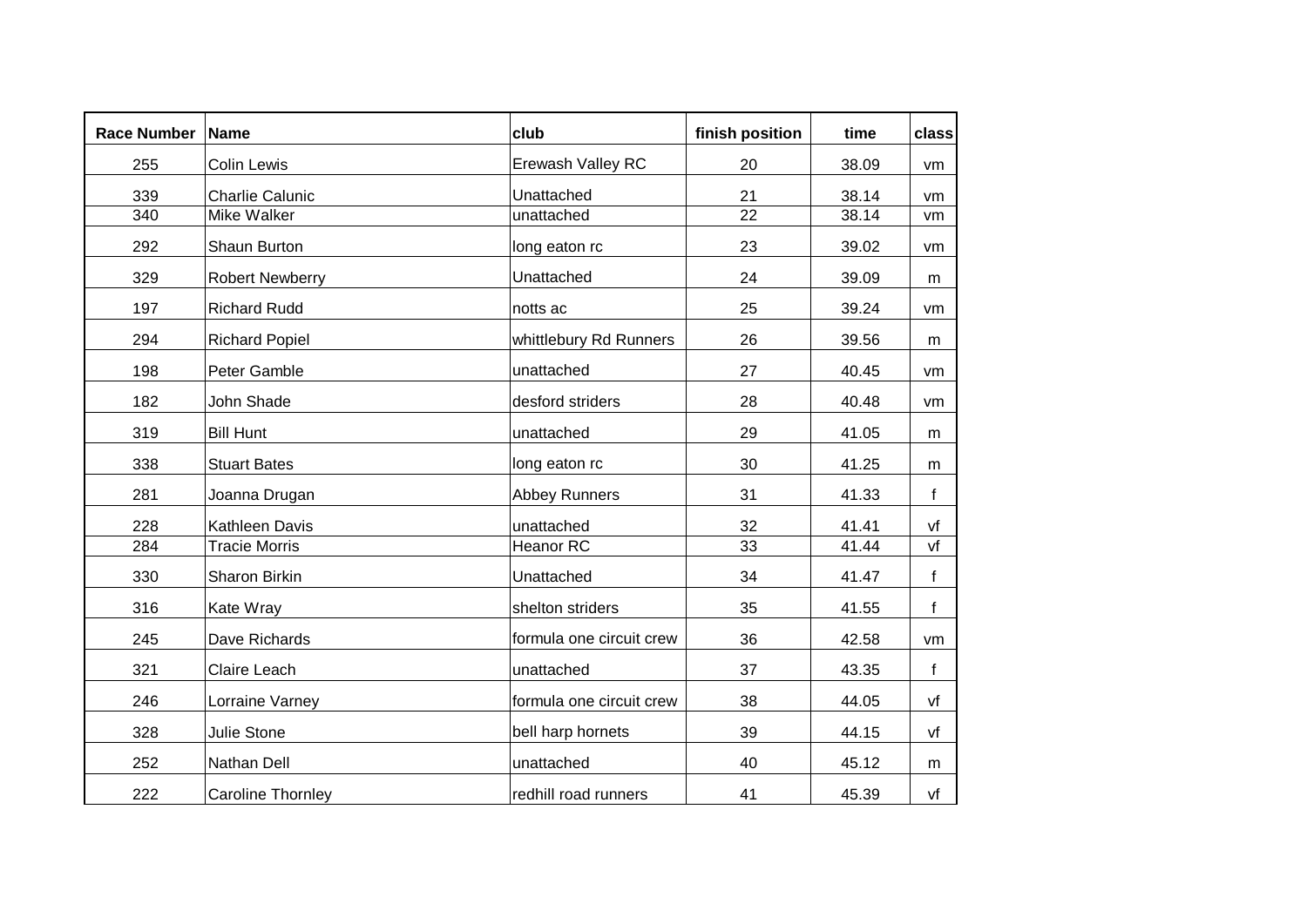| <b>Race Number</b> | Name                  | club                                         | finish position | time  | class        |
|--------------------|-----------------------|----------------------------------------------|-----------------|-------|--------------|
| 206                | Mike Drury            | redhill road runners                         | 42              | 45.39 | m            |
| 236                | lan Stubbs            | Shepshed RC                                  | 43              | 46.08 | m            |
| 210                | Alison Allen          | unattached                                   | 44              | 46.43 | vf           |
| 251                | Alan Gibbs            | unattached                                   | 45              | 47.09 | vm           |
| 231                | <b>Tracey George</b>  | unattached                                   | 46              | 47.29 | $\mathsf{f}$ |
| 257                | Joe Navesey           | unattached                                   | 47              | 48.49 | vm           |
| 230                | Sue Mcloughlin        | kimberley & district stride                  | 48              | 49.07 | vf           |
| 306                | <b>Richard Fluck</b>  | unattached                                   | 49              | 49.11 | vm           |
| 196                | Will Dawson           | unattached                                   | 50              | 49.24 | m            |
| 216                | Rose Sensecall        | belper harriers                              | 51              | 49.30 | f            |
| 302                | Graham Allsopp        | rolls royce harriers                         | 52              | 49.48 | vm           |
| 224                | Amanda IIsley         | unattached                                   | 53              | 50.45 | f            |
| 287                | <b>Gail Dewing</b>    | Unattached                                   | 54              | 51.33 | f            |
| 297                | Amy Taylor            | unattached                                   | 55              | 51.38 | f            |
| 209                | Paul Thompson         | <b>KITTDEITEY &amp; UISTTICT</b><br>striders | 56              | 52.04 | vm           |
| 341                | Karen Preston         | long eaton rc                                | 57              | 52.33 | vf           |
| 286                | Penny Long            | Unattached                                   | 58              | 52.37 | f            |
| 289                | <b>Catherine Pegg</b> | Chesapeake Road Runn                         | 59              | 53.00 | vf           |
| 223                | Janet IIsley          | unattached                                   | 60              | 54.08 | vf           |
| 202                | Michael Gladwin       | unattached                                   | 61              | 54.31 | m            |
| 219                | Samantha Shipley      | unattached                                   | 62              | 54.32 | f            |
| 244                | <b>Jacky Burton</b>   | unattached                                   | 63              | 55.09 | $\mathbf{f}$ |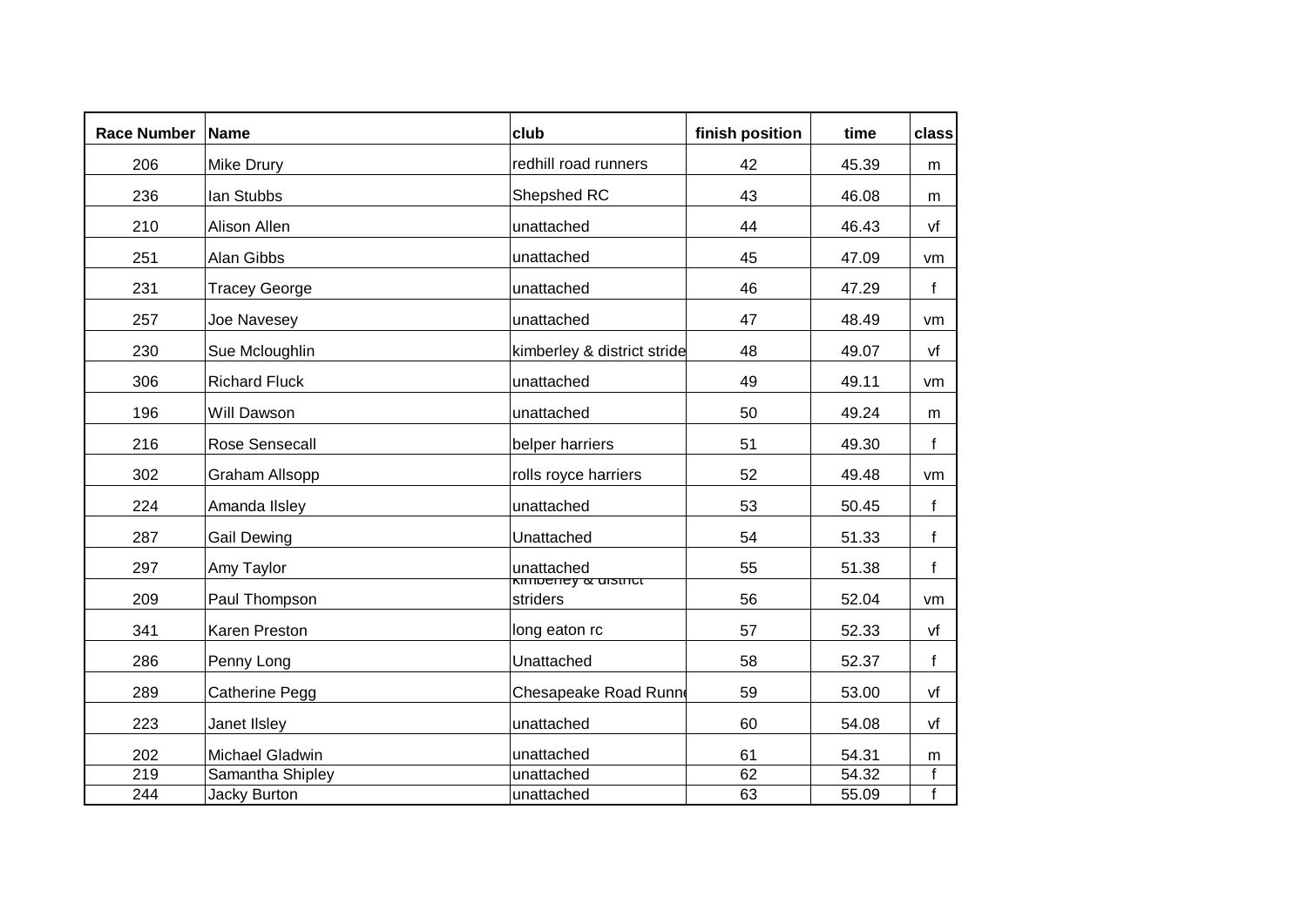| <b>Race Number</b> | <b>Name</b>              | club                     | finish position | time  | class     |
|--------------------|--------------------------|--------------------------|-----------------|-------|-----------|
| 225                | <b>Charlotte Spencer</b> | unattached               | 64              | 55.14 |           |
| 271                | Maelie Swanwick          | unattached               | 65              | 55.28 | vf        |
| 348                | <b>B</b> Kuchorzewska    | unattached               | 66              | 55.29 | vf        |
| 290                | Barry Pegg               | Unattached               | 67              | 58.10 | <b>vm</b> |
| 221                | Iris Travis              | formula one circuit crew | 68              | 63.27 | vf        |
| 303                | Ann-Marie Allsopp        | unattached               | 69              | 72.50 |           |
| 349                | ∣no number               |                          | 70              | 81.36 |           |
| 217                | Brenda Wileman           | Ivanhoe Runners          | 71              | 92.46 | vf        |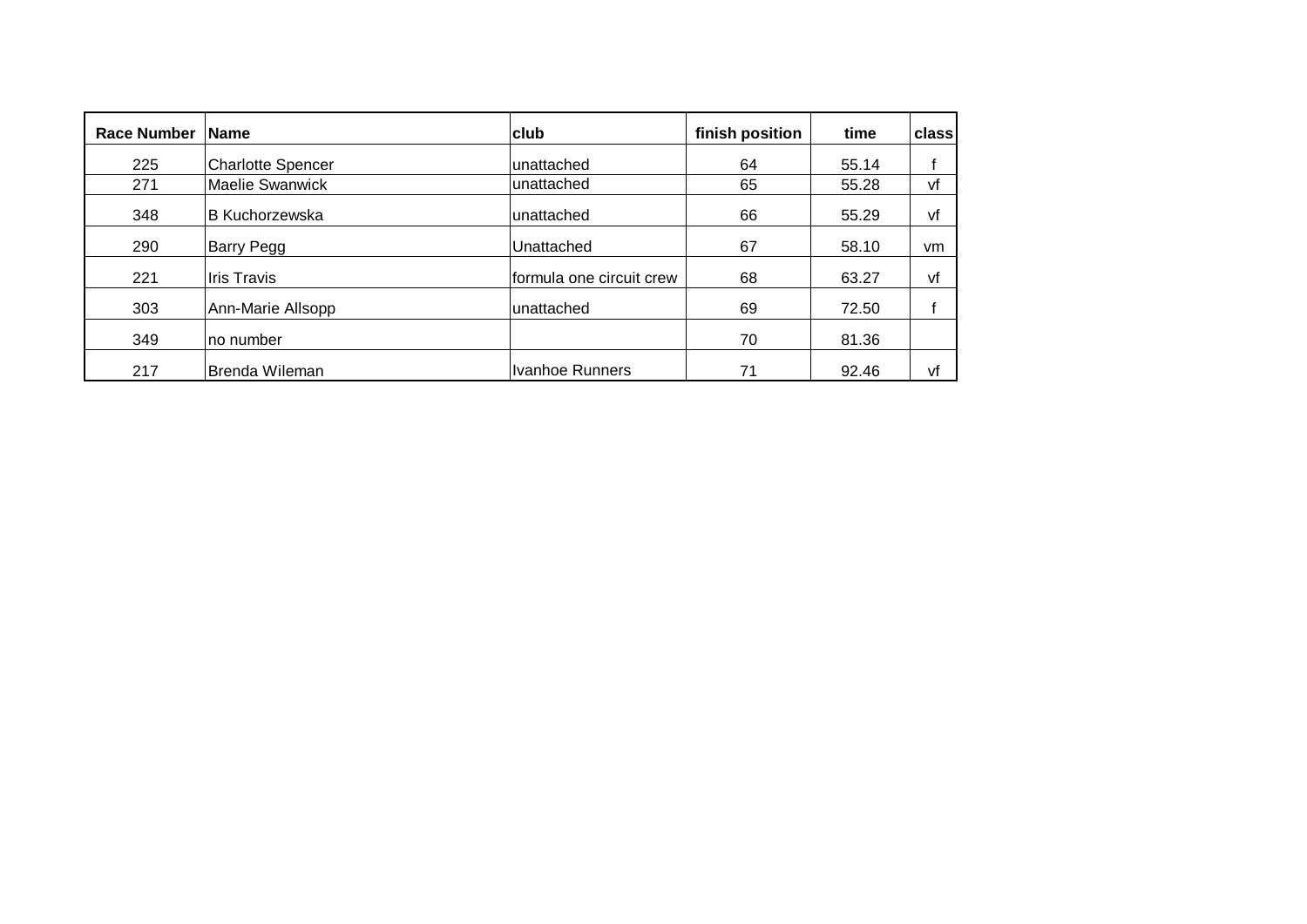## Ilkeston Running Club – Double or Quit race 2007 10 mile results

**Ilkeston Running Club Double or Quit race 25th August**  

|                       |                        | 10 mile results                       |                    |       |       |                                |
|-----------------------|------------------------|---------------------------------------|--------------------|-------|-------|--------------------------------|
| Race<br><b>Number</b> | <b>Name</b>            | club                                  | finish<br>position | time  | class | finish<br>position<br>in class |
| 280                   | Jeremy Rogers          | <b>Highgate Harriers</b>              | 1                  | 60.53 | m     | $\mathbf{1}$                   |
| 295                   | John Hosie             | northbrook ac                         | $\overline{c}$     | 61.37 | m     | $\overline{2}$                 |
| 293                   | Andy Plumb             | mansfield harriers                    | 3                  | 62.17 | m     | 3                              |
| 254                   | <b>Matthew Nutt</b>    | formula one circuit crew              | 4                  | 64.47 | m     | 4                              |
| 336                   | Lee Perkins            | Heanor RC                             | 5                  | 65.45 | m     | 5                              |
| 285                   | <b>Martin Bailey</b>   | Not Listed                            | 6                  | 66.48 | m     | 6                              |
| 187                   | Patrick Fitzgerald     | long eaton rc                         | $\overline{7}$     | 68.25 | vm    | 1                              |
| 203                   | Ron IIsley             | wirksworth running club               | 8                  | 69.03 | vm    | $\mathbf{2}$                   |
| 237                   | lan Abbott             | redhill road runners                  | 9                  | 69.09 | m     | $\overline{7}$                 |
| 269                   | <b>Brian Goodall</b>   | Erewash Valley RC                     | 10                 | 69.54 | vm    | 3                              |
| 256                   | <b>Trevor Allport</b>  | unattached                            | 11                 | 70.32 | vm    | 4                              |
| 343                   | Matt Jones             | <b>Ripley RC</b>                      | 12                 | 71.06 | m     | 8                              |
| 296                   | <b>Gareth Whittall</b> | unattached                            | 13                 | 71.46 | m     | 9                              |
| 283                   | Sam North              | Heanor RC                             | 14                 | 73.29 | vm    | 5                              |
| 249                   | Jason Ball             | <b>Ripley RC</b>                      | 15                 | 73.56 | m     | 10                             |
| 291                   | Kevin Thomas           | Rotherham Harriers & AC               | 16                 | 74.34 | vm    | 6                              |
| 327                   | <b>Martin Harvey</b>   | bell harp hornets                     | 17                 | 75.14 | vm    | $\overline{7}$                 |
| 347                   | Alan Storrow           | uk netrunner                          | 18                 | 75.54 | vm    | 8                              |
| 211                   | Claire Bracegirdle     | wirksworth running club               | 19                 | 76.12 | f     | 1                              |
| 186                   | Sean Wileman           | Ivanhoe Runners                       | 20                 | 76.14 | vm    | 9                              |
| 300                   | Colin Bostock          | long eaton rc                         | 21                 | 76.28 | vm    | 10                             |
| 239                   | Anthony Staniland      | Sutton in Ashfield<br><b>Harriers</b> | 22                 | 78.10 | vm    | 11                             |
| 178                   | Jonathan Allen         | unattached                            | 23                 | 78.40 | m     | 11                             |
| 335                   | Alan Smith             | Heanor RC                             | 24                 | 78.48 | vm    | 12                             |
| 188                   | <b>Colin Bones</b>     | redhill road runners                  | 25                 | 79.06 | vm    | 13                             |
| 268                   | Mohammed Rafiq         | unattached                            | 26                 | 79.22 | vm    | 14                             |
| 314                   | Amzee Hosein           | Clowne Road runners                   | 27                 | 79.36 | vm    | 15                             |
| 334                   | Paul Smith             | Unattached                            | 28                 | 79.57 | vm    | 16                             |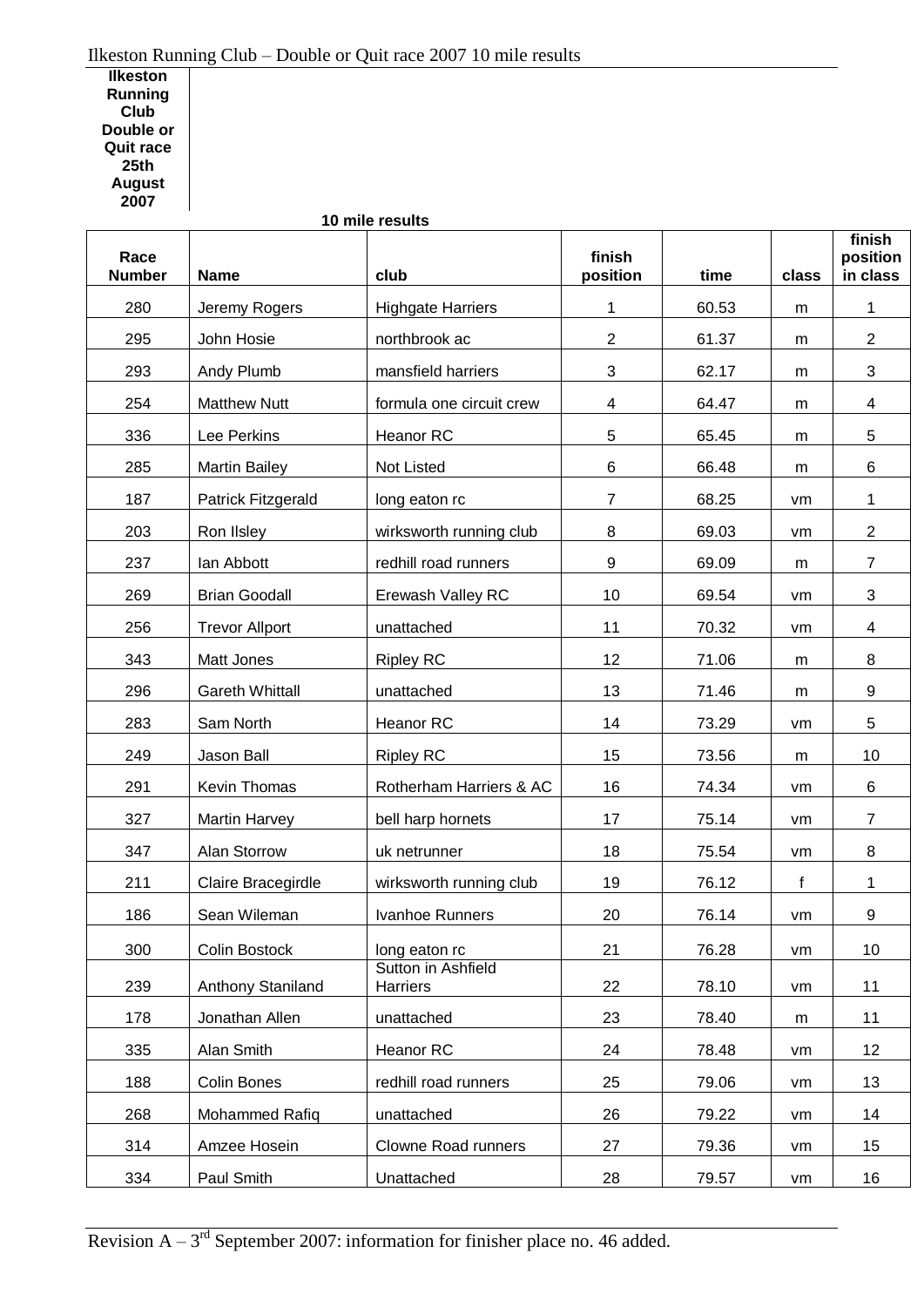| 232 | Eleanor Robinson         | <b>Ripley RC</b>         | 29 | 80.34 | vf             | 1              |
|-----|--------------------------|--------------------------|----|-------|----------------|----------------|
| 274 | Allan Raven              | unattached               | 30 | 81.07 | vm             | 17             |
| 243 | <b>Dirk Vervoorts</b>    | unattached               | 31 | 81.36 | m              | 12             |
| 189 | David Keegan             | shelton striders         | 32 | 81.55 | vm             | 18             |
| 305 | Donna Gait               | unattached               | 33 | 81.59 | $\mathbf f$    | $\overline{2}$ |
| 301 | Emma Hallas              | unattached               | 34 | 82.09 | f              | 3              |
| 177 | Luke Saxton              | unattached               | 35 | 82.36 | m              | 13             |
| 248 | <b>Nigel Starr</b>       | Erewash Valley RC        | 36 | 82.37 | vm             | 19             |
| 190 | Peter Roe                | bell harp hornets        | 37 | 82.58 | vm             | 20             |
| 332 | K Loveridge              | Unattached               | 38 | 83.24 | $\overline{?}$ |                |
| 275 | Cass Goss                | sinfin r c               | 39 | 83.25 | vm             | 21             |
| 324 | John Dix                 | handsworth roadhogs      | 40 | 83.44 | vm             | 22             |
| 322 | Eddie O'Grady            | unattached               | 41 | 84.14 | vm             | 23             |
| 200 | Jason Lennon             | unattached               | 42 | 84.15 | vm             | 24             |
| 195 | Wayne Moore              | shelton striders         | 43 | 84.55 | m              | 14             |
| 180 | John Hay                 | long eaton rc            | 44 | 85.14 | vm             | 25             |
| 333 | <b>Carl Giles</b>        | Unattached               | 45 | 87.14 | m              | 15             |
| 234 | Michael Fay              | formula one circuit crew | 46 | 87.34 | m              | 16             |
| 304 | Gavin Fletcher           | unattached               | 47 | 87.59 | m              | 17             |
| 247 | Anna Thompson            | unattached               | 48 | 88.06 | $\mathbf f$    | 4              |
| 208 | <b>Stuart Sinclair</b>   | unattached               | 49 | 88.24 | m              | 18             |
| 309 | James Naylor             | bell harp hornets        | 50 | 88.35 | vm             | 26             |
| 282 | Dennis Charles<br>Reeson | redhill road runners     | 51 | 89.43 | vm             | 27             |
| 185 | Robert Norman            | belper harriers          | 52 | 89.49 | m              | 19             |
| 227 | <b>Rachel Cutting</b>    | unattached               | 53 | 89.54 | $\mathbf{f}$   | 5              |
| 265 | Maria Boxer              | Holme Pierrepont RC      | 54 | 89.55 | f              | 6              |
| 204 | Simon Kimmins            | unattached               | 55 | 89.56 | vm             | 28             |
| 220 | <b>Judith Marriott</b>   | shelton striders         | 56 | 90.41 | vf             | $\overline{2}$ |
| 238 | Damian Cowlishaw         | long eaton rc            | 57 | 91.11 | vm             | 29             |
| 263 | Debbie Parker            | long eaton rc            | 58 | 91.14 | f              | $\overline{7}$ |
| 215 | Gilly Mcloughlin         | unattached               | 59 | 91.34 | f              | 8              |
| 218 | Lisa Whitchurch          | sinfin r c               | 60 | 91.42 | $\mathbf f$    | 9              |
| 207 | <b>Bob Truswell</b>      | unattached               | 61 | 92.00 | m              | 20             |
| 344 | Steven Boucher           | unattached               | 62 | 92.04 | m              | 21             |
| 346 | Chris Jackson            | unattached               | 63 | 92.04 | m              | 22             |

|  |  |  |  |  |  | Ilkeston Running Club – Double or Quit race 2007 10 mile results |
|--|--|--|--|--|--|------------------------------------------------------------------|
|--|--|--|--|--|--|------------------------------------------------------------------|